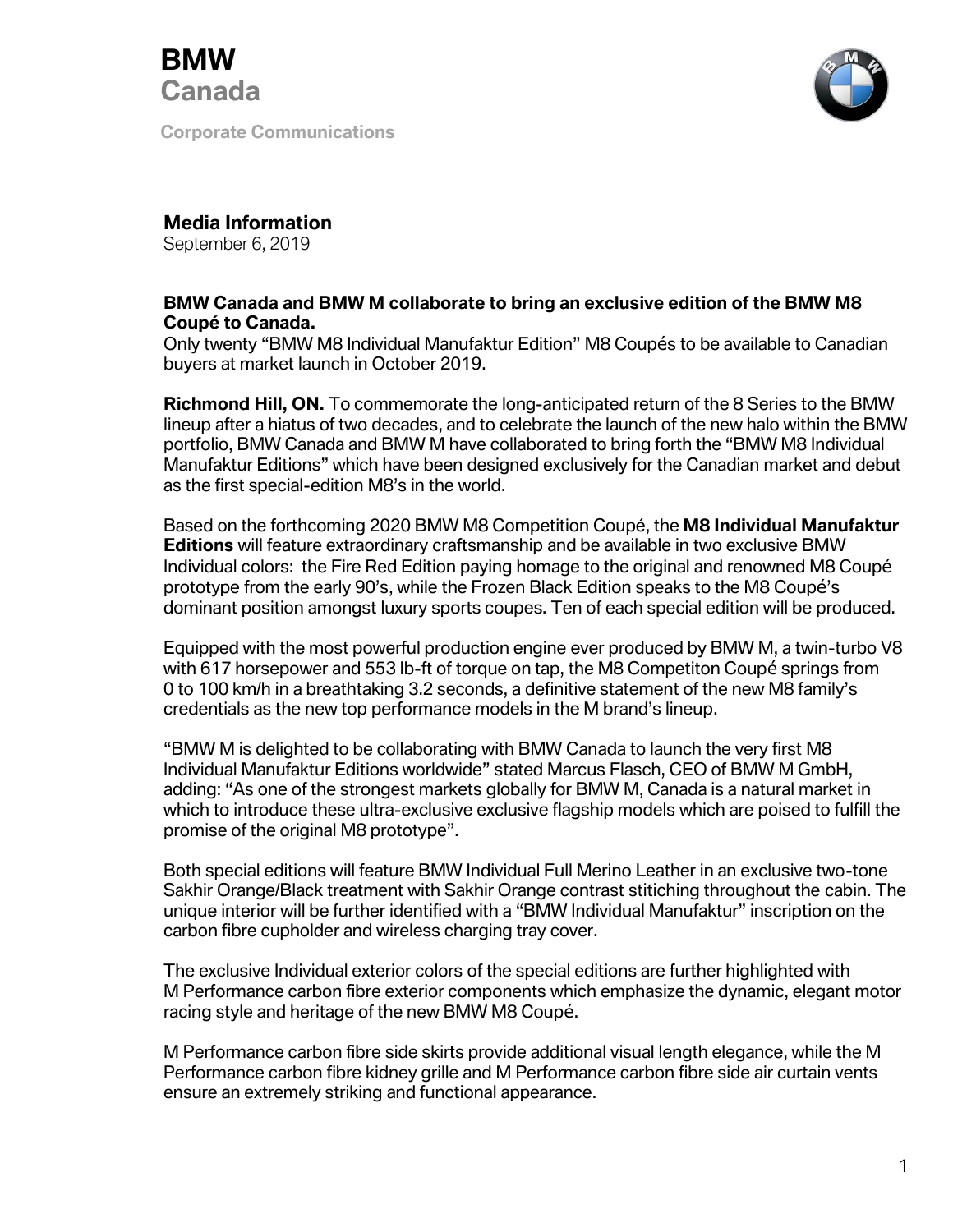

**Corporate Communications**



Opening the hood reveals another impressive piece of racing-inspired hardware, a carbon fibre engine cover. With an exposed carbon fibre finish, these components are elaborately crafted by hand and mutually harmonized. Sealed with a clear finish and a high-gloss polish, they are UV and temperature-resistant.

"It is a testimony to the passion of legions of BMW M enthusiasts across the country that BMW Canada is in a position to bring the exclusive **M8 Individual Manufaktur Editions** to market to showcase the launch of the all-new BMW M8 Series family" enthused Kevin Marcotte, National Manager of BMW M at BMW Canada.

The **2020 BMW M8 Individual Manufaktur Edition** M8 Coupés will debut at select Canadian BMW Retailers in October 2019 with an MSRP of \$198,000.

---------------------------------------------------------------------------------------------

In the early 1990's, engineers at BMW Motorsport GmbH (now BMW M GmbH), were deeply involved in the development of an ultra-high performance variant of the BMW flagship of the era, the renowned BMW 8 Series. Powered by an F1-derived 6.1 litre, 24-valve V12 engine with close to 600 horsepower, the M8 Prototype was designed to be a dragon-slayer supercar on the GT racing circuit. Alas, for economic reasons, the fascinating project was shelved, never going into production. Revealed to the media a decade or so later, however, the original M8 Prototype has become a legend amongst BMW enthusiasts.



BMW Canada Inc. a BMW Group Company

> BMW Canada Inc. une compagnie du BMW Group

Head Office/ Siège social 50 Ultimate Drive Richmond Hill, Ontario **Canada** L4S 0C8

> Telephone/ Téléphone (905) 683-1200

Facsimile/ Télécopieur (905) 428-5668

> Internet www.bmw.ca www.mini.ca

## **BMW Group in Canada**

BMW Group Canada, based in Richmond Hill, Ontario, is a wholly-owned subsidiary of BMW AG and is responsible for the distribution of BMW luxury performance automobiles, Sports Activity Vehicles, Motorcycles, and MINI. BMW Group Financial Services Canada is a division of BMW Group Canada and offers retail financing and leasing programs and protection products on new and pre-owned BMW and MINI automobiles, as well as retail financing for new and pre-owned